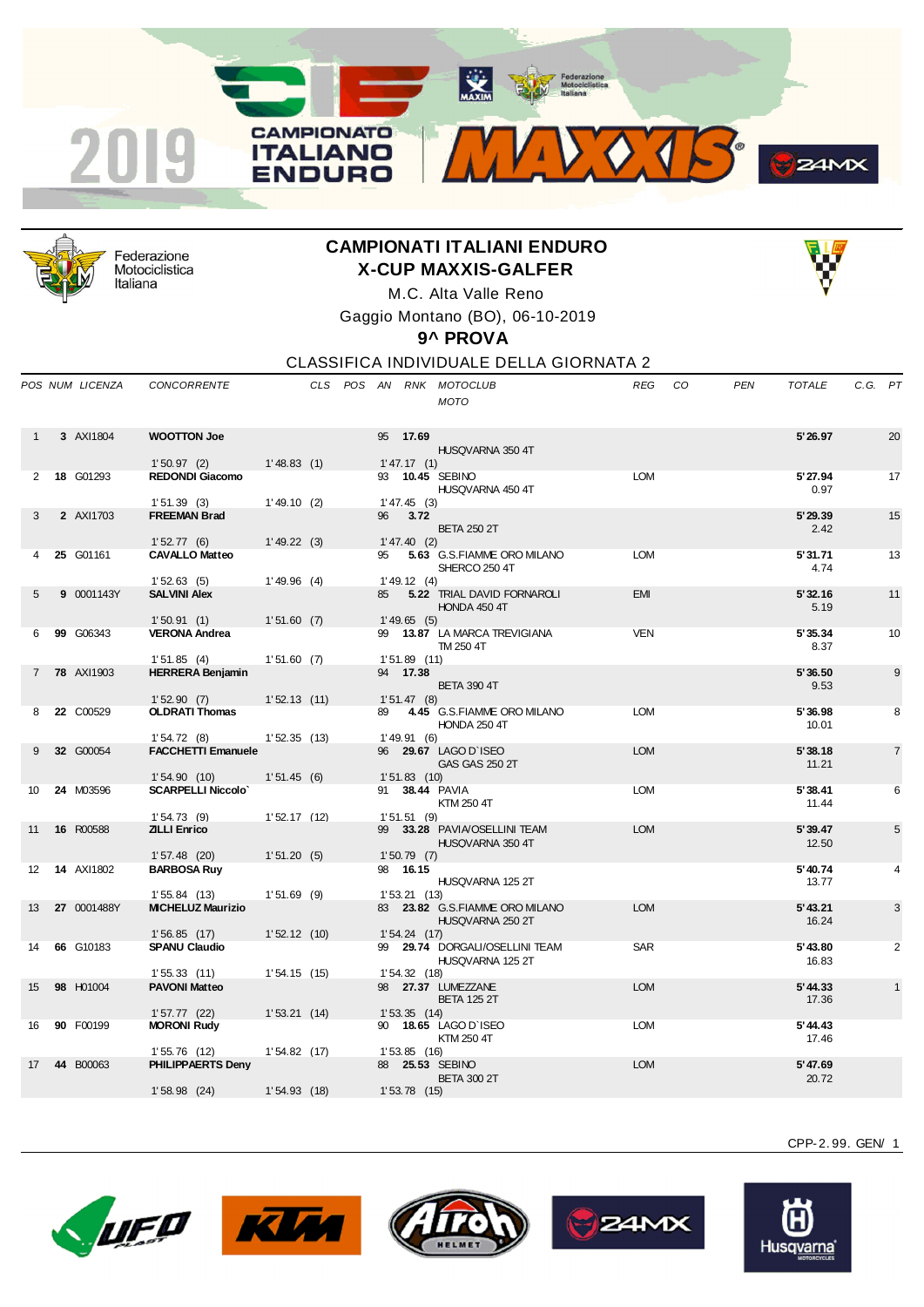MAXIM Rederazione

**CAMPIONATO** 

**ITALIANO** 

**ENDURO** 

2019



|    | POS NUM LICENZA       | <b>CONCORRENTE</b>                     |                 |    |  |                     | CLS POS AN RNK MOTOCLUB                                  | REG        | CO | PEN | TOTALE            | C.G. PT |  |
|----|-----------------------|----------------------------------------|-----------------|----|--|---------------------|----------------------------------------------------------|------------|----|-----|-------------------|---------|--|
|    |                       |                                        |                 |    |  |                     | <b>MOTO</b>                                              |            |    |     |                   |         |  |
|    |                       |                                        |                 |    |  |                     |                                                          |            |    |     |                   |         |  |
|    |                       |                                        |                 |    |  |                     |                                                          |            |    |     |                   |         |  |
|    | 18 <b>102</b> AXI1615 | POHJOLA Eemil                          |                 |    |  | 94 33.23            |                                                          |            |    |     | 5'47.73           |         |  |
|    |                       | 1'57.20(18)                            | 1'54.64(16)     |    |  | $1'55.89$ (22)      | TM 300 4T                                                |            |    |     | 20.76             |         |  |
| 19 | 39 0002085Z           | <b>GUARNERI Davide</b>                 |                 |    |  |                     | 85 13.74 SEBINO                                          | <b>LOM</b> |    |     | 5' 47.97          |         |  |
|    |                       |                                        |                 |    |  |                     | <b>HONDA 250 4T</b>                                      |            |    |     | 21.00             |         |  |
| 20 | 12 F00003             | 1'57.23(19)<br><b>MARTINI Gianluca</b> | 1'56.17(23)     |    |  | 1'54.57(19)         | 90 22.73 SEBINO                                          | <b>LOM</b> |    |     | 5' 48.27          |         |  |
|    |                       |                                        |                 |    |  |                     | BETAMOTOR 250 2T                                         |            |    |     | 21.30             |         |  |
|    |                       | 1'56.43(15)                            | 1'56.70(25)     |    |  | $1'55.14$ (20)      |                                                          |            |    |     |                   |         |  |
| 21 | 60 B01662             | <b>MARCOTULLI Luca</b>                 |                 |    |  |                     | 89 44.15 TRIAL DAVID FORNAROLI<br>GAS GAS 300 2T         | <b>EMI</b> |    |     | 5'51.06<br>24.09  |         |  |
|    |                       | 1'56.66(16)                            | 1'55.81(21)     |    |  | $1'58.59$ (28)      |                                                          |            |    |     |                   |         |  |
| 22 | 91 F00821             | <b>MONTANARI Tommaso</b>               |                 |    |  |                     | 91 28.03 SEBINO<br>KTM 125 2T                            | <b>LOM</b> |    |     | 5'51.77<br>24.80  |         |  |
|    |                       | 1'55.94(14)                            | 2'02.91(35)     |    |  | 1'52.92(12)         |                                                          |            |    |     |                   |         |  |
| 23 | 7 G05285              | <b>SPANDRE Mirko</b>                   |                 |    |  |                     | 96 33.39 SEBINO/KTM SISSI RACING                         | <b>LOM</b> |    |     | 5' 52.74          |         |  |
|    |                       | 2'01.26 (28)                           | 1'55.75(20)     |    |  | 1'55.73(21)         | KTM 350 4T                                               |            |    |     | 25.77             |         |  |
| 24 | <b>79 G04853</b>      | <b>BRESOLIN Matteo</b>                 |                 |    |  | 94 <b>52.46</b> AMX |                                                          | EMI        |    |     | 5' 54.46          |         |  |
|    |                       |                                        |                 |    |  |                     | KTM 250 4T                                               |            |    |     | 27.49             |         |  |
| 25 | 30 G00225             | 1'59.38(26)<br><b>MARINI Thomas</b>    | 1'57.09(26)     |    |  | $1'57.99$ (25)      | 97 47.12 SAN MARINO                                      | <b>MAR</b> |    |     | 5' 54.90          |         |  |
|    |                       |                                        |                 |    |  |                     | <b>BETA 300 2T</b>                                       |            |    |     | 27.93             |         |  |
|    |                       | 1'57.71(21)                            | 1'58.37(27)     |    |  | 1'58.82(30)         |                                                          |            |    |     |                   |         |  |
| 26 | 38 L01315             | <b>MORETTINI Manolo</b>                |                 |    |  |                     | 01 38.81 BERGAMO/SC. PONTE NOSSA MC B<br>KTM 125 2T      | <b>LOM</b> |    |     | 5' 57.04<br>30.07 |         |  |
|    |                       | 1'59.08(25)                            | 2' 01.44 (31)   |    |  | 1'56.52(23)         |                                                          |            |    |     |                   |         |  |
| 27 | 20 G00055             | <b>RECCHIA Nicola</b>                  |                 |    |  |                     | 95 39.35 MANZANO                                         | <b>FVG</b> |    |     | 5'57.47           |         |  |
|    |                       | 2' 03.41 (33)                          | 1'56.40(24)     |    |  | $1'57.66$ (24)      | <b>HONDA 250 4T</b>                                      |            |    |     | 30.50             |         |  |
|    | 28 <b>201 G06836</b>  | <b>GARNERO Stefano</b>                 |                 |    |  |                     | 93 77.78 VITTORIO ALFIERI                                | PIE        |    |     | 5'59.64           |         |  |
|    |                       | 2'05.09(36)                            | $1'55.88$ (22)  |    |  | $1'58.67$ (29)      | GAS GAS 300 2T                                           |            |    |     | 32.67             |         |  |
| 29 | 26 100051             | <b>BRUSCHI Nicolo'</b>                 |                 |    |  |                     | 94 42.15 PAVIA                                           | <b>LOM</b> |    |     | 6'01.04           |         |  |
|    |                       |                                        |                 |    |  |                     | HONDA 300 4T                                             |            |    |     | 34.07             |         |  |
| 30 | 80 F00408             | 1'58.79(23)<br><b>MORI Niccolo</b>     | 1'55.31(19)     |    |  | 2'06.94(42)         | 91 45.42 TRIAL DAVID FORNAROLI                           | EMI        |    |     | 6'02.19           |         |  |
|    |                       |                                        |                 |    |  |                     | <b>BETA 250 2T</b>                                       |            |    |     | 35.22             |         |  |
|    |                       | 2'01.81(30)                            | $2' 01.33$ (30) |    |  | 1'59.05(31)         |                                                          | <b>LOM</b> |    |     |                   |         |  |
|    | 31 <b>136</b> M01743  | <b>GOGGIA Sonny</b>                    |                 |    |  |                     | 94 51.26 SEBINO<br><b>BETA 300 2T</b>                    |            |    |     | 6'03.09<br>36.12  |         |  |
|    |                       | 2' 01.32 (29)                          | $2' 01.55$ (32) |    |  | $2'00.22$ (32)      |                                                          |            |    |     |                   |         |  |
| 32 | <b>71 R03010</b>      | <b>RINALDI Enrico</b>                  |                 |    |  |                     | 01 50.49 RS 77<br>HUSQVARNA 300 2T                       | <b>LOM</b> |    |     | 6'04.16<br>37.19  |         |  |
|    |                       | 2'02.69 (32)                           | 2'03.30(37)     |    |  | 1'58.17(26)         |                                                          |            |    |     |                   |         |  |
|    | 33 109 C00470         | <b>TAGLIAFERRI Michele</b>             |                 |    |  |                     | 88 109.41 SEBINO                                         | <b>LOM</b> |    |     | 6'10.42           |         |  |
|    |                       | 2'06.67(44)                            | $2' 01.93$ (33) |    |  | 2' 01.82 (35)       | KTM 350 4T                                               |            |    |     | 43.45             |         |  |
| 34 | 53 S00913             | <b>CRISTINI Simone</b>                 |                 |    |  |                     | 01 56.60 LAGO D'ISEO                                     | <b>LOM</b> |    |     | 6' 11.22          |         |  |
|    |                       |                                        |                 |    |  |                     | KTM 125 2T                                               |            |    |     | 44.25             |         |  |
| 35 | 92 F00060             | 2'04.09 (34)<br><b>CONFORTI Guido</b>  | 2' 03.95 (42)   |    |  | 2' 03.18 (36)       | 92 54.20 A.M. ALTA VALDELSA                              | <b>TOS</b> |    |     | 6'11.99           |         |  |
|    |                       |                                        |                 |    |  |                     | HUSQVARNA 125 2T                                         |            |    |     | 45.02             |         |  |
|    |                       | 2' 05.15 (37)                          | 2'03.54(39)     |    |  | 2'03.30(37)         |                                                          |            |    |     |                   |         |  |
| 36 | <b>94 N01373</b>      | <b>FABRIS Riccardo</b>                 |                 | 2T |  |                     | 02 67.85 GAERNE<br>KTM 125 2T                            | <b>VEN</b> |    |     | 6'12.94<br>45.97  |         |  |
|    |                       | 2' 07.75 (48)                          | 2'03.94(41)     |    |  | 2' 01.25 (34)       |                                                          |            |    |     |                   |         |  |
| 37 | 70 100111             | <b>MANCUSO Giuliano</b>                |                 |    |  |                     | 96 41.83 MOTOCLUB DELLO STRETTO ME<br><b>BETA 250 2T</b> | <b>SIC</b> |    |     | 6'13.91<br>46.94  |         |  |
|    |                       | 2' 00.72 (27)                          | 1'59.24(28)     |    |  | 2' 13.95 (60)       |                                                          |            |    |     |                   |         |  |
|    | 38 117 V02965         | <b>VAUDAN Alexandre</b>                |                 |    |  |                     | 94 <b>163.35</b> PAVIA                                   | LOM        |    |     | 6'14.01           |         |  |
|    |                       | 2' 06.65 (43)                          | 2'03.21(36)     |    |  | 2' 04.15 (38)       | HUSQVARNA 250 4T                                         |            |    |     | 47.04             |         |  |
|    |                       |                                        |                 |    |  |                     |                                                          |            |    |     |                   |         |  |











CPP-2. 99. GEN/ 2

**24MX**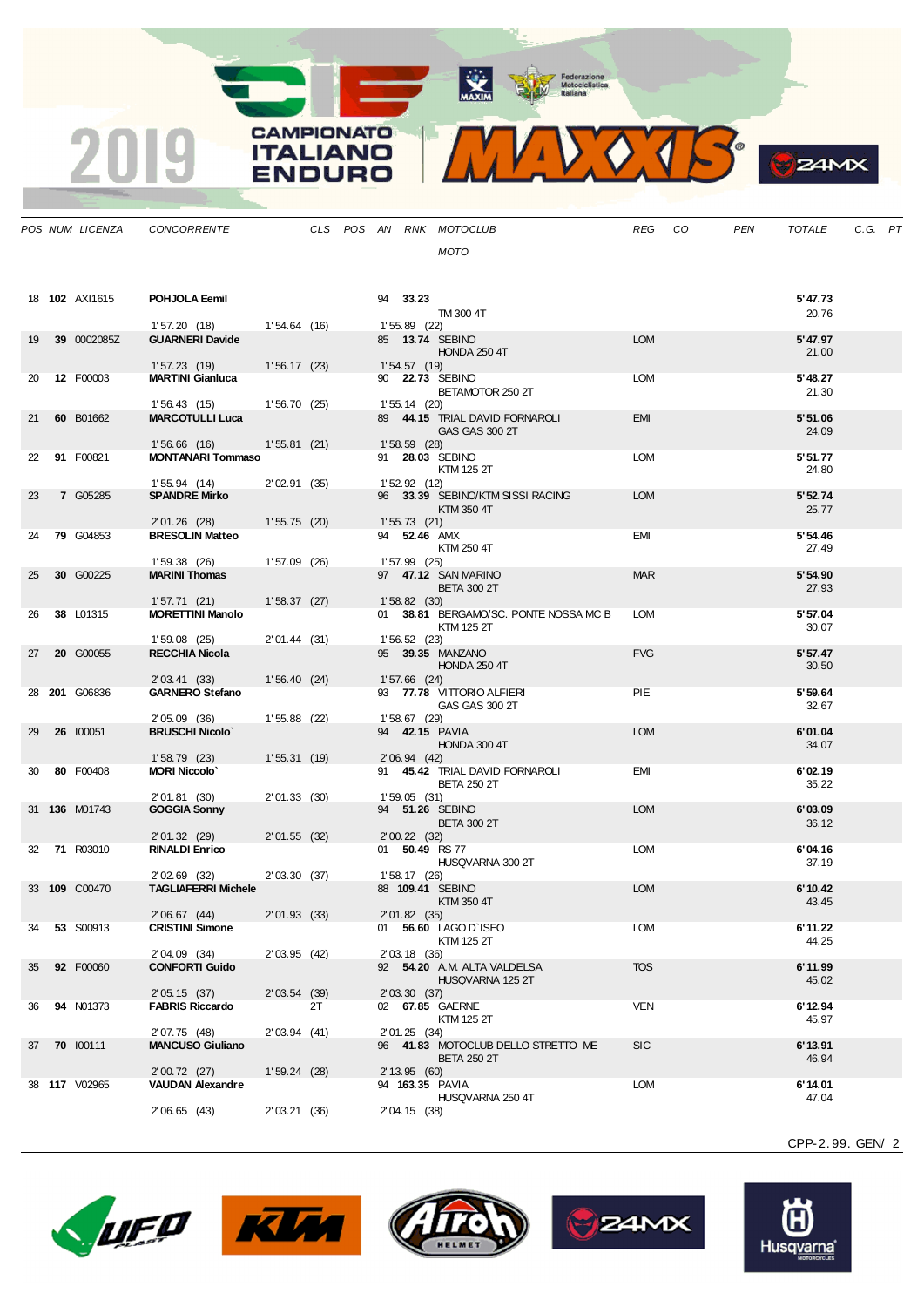**The Prederazione**<br> **The Motociclistica** 

**WAXIM** 

**CAMPIONATO ITALIANO** 

INIDC



|    | POS NUM LICENZA      | <b>CONCORRENTE</b>                       |                |    |  |                               | CLS POS AN RNK MOTOCLUB                          | <b>REG</b> | CO | <b>PEN</b> | <b>TOTALE</b>      | C.G. PT |  |
|----|----------------------|------------------------------------------|----------------|----|--|-------------------------------|--------------------------------------------------|------------|----|------------|--------------------|---------|--|
|    |                      |                                          |                |    |  |                               | <b>MOTO</b>                                      |            |    |            |                    |         |  |
|    |                      |                                          |                |    |  |                               |                                                  |            |    |            |                    |         |  |
|    |                      |                                          |                |    |  |                               |                                                  |            |    |            |                    |         |  |
| 39 | 56 103083            | <b>GIUSTI Francesco</b>                  |                | 2T |  |                               | 01 91.14 PEGASO                                  | <b>TOS</b> |    |            | 6'14.39            |         |  |
|    |                      |                                          |                |    |  | 2'04.66 (39)                  | <b>BETA 125 2T</b>                               |            |    |            | 47.42              |         |  |
|    | 40 103 Q00207        | 2'05.87(39)<br><b>GECCHELE Fabio</b>     | $2'03.86$ (40) |    |  |                               | 89 86.89 LA MARCA TREVIGIANA                     | <b>VEN</b> |    |            | 6'16.59            |         |  |
|    |                      |                                          |                |    |  |                               | HUSQVARNA 350 4T                                 |            |    |            | 49.62              |         |  |
|    |                      | 2'06.12(41)                              | 2'03.45(38)    |    |  | 2' 07.02 (43)                 |                                                  |            |    |            |                    |         |  |
|    | 41 113 H01260        | <b>DONELLI Silvio</b>                    |                |    |  |                               | 90 118.84 REGNANO<br>HONDA 400 4T                | <b>EMI</b> |    |            | 6'18.31<br>51.34   |         |  |
|    |                      | 2' 07.49 (47)                            | $2'05.03$ (46) |    |  | 2' 05.79 (40)                 |                                                  |            |    |            |                    |         |  |
| 42 | 69 L01586            | <b>GRIGIS Matteo</b>                     |                |    |  |                               | 01 71.38 SEBINO                                  | LOM        |    |            | 6'18.42            |         |  |
|    |                      | 2' 06.15 (42)                            | 2'00.33(29)    |    |  | 2' 11.94 (54)                 | YAMAHA 125 2T                                    |            |    |            | 51.45              |         |  |
| 43 | 17 M03590            | <b>BRUNENGO Igor</b>                     |                |    |  |                               | 98 62.41 GRANOZZO CON MONTICELLO                 | <b>PIE</b> |    |            | 6'18.58            |         |  |
|    |                      |                                          |                |    |  |                               | <b>BETA 125 2T</b>                               |            |    |            | 51.61              |         |  |
| 44 | 19 M01918            | 2'06.01(40)<br><b>BERNINI Lorenzo</b>    | 2'04.25(43)    | 2T |  | 2'08.32(47)                   | 02 90.86 BERGAMO/SC. PONTE NOSSA MC B            | <b>LOM</b> |    |            | 6'20.26            |         |  |
|    |                      |                                          |                |    |  |                               | KTM 125 2T                                       |            |    |            | 53.29              |         |  |
|    |                      | 2' 07.14 (46)                            | 2'06.40(49)    |    |  | 2' 06.72 (41)                 |                                                  |            |    |            |                    |         |  |
| 45 | 4 102966             | <b>STACCIOLI Lorenzo</b>                 |                |    |  |                               | 97 78.28 SEBINO                                  | <b>LOM</b> |    |            | 6'21.85            |         |  |
|    |                      | 2' 15.31 (63)                            | $2'05.89$ (47) |    |  | $2'00.65$ (33)                | HUSQVARNA 250 4T                                 |            |    |            | 54.88              |         |  |
|    | 46 253 V00004        | <b>PAGANONI Davide</b>                   |                |    |  |                               | 00 142.17 SEBINO                                 | <b>LOM</b> |    |            | 6'24.94            |         |  |
|    |                      |                                          |                |    |  |                               | KTM 300 2T                                       |            |    |            | 57.97              |         |  |
|    | 47 106 U02257        | 2'09.03(49)<br><b>BORACCHI Claudio</b>   | 2'06.85(50)    | 2T |  | 2'09.06 (50)<br>81 105.35 AMX |                                                  | <b>EMI</b> |    |            | 6'25.33            |         |  |
|    |                      |                                          |                |    |  |                               | KTM 300 2T                                       |            |    |            | 58.36              |         |  |
|    | 48 105 V02967        | 2' 10.53 (52)<br><b>MICHAUD Kelien</b>   | 2'07.32(51)    |    |  | 2' 07.48 (45)                 | 93 100.41 PAVIA                                  | <b>LOM</b> |    |            | 6'27.87            |         |  |
|    |                      |                                          |                |    |  |                               | KTM 350 4T                                       |            |    |            | 1'00.90            |         |  |
|    |                      | 2' 10.75 (53)                            | 2'09.87(59)    |    |  | 2' 07.25 (44)                 |                                                  |            |    |            |                    |         |  |
| 49 | 82 C00521            | <b>MARMI Giacomo</b>                     |                |    |  |                               | 88 82.40 LA GUARDIA A.S.D.<br><b>BETA 125 2T</b> | ЦG         |    |            | 6'27.93<br>1'00.96 |         |  |
|    |                      | 2'09.92(50)                              | 2'07.72(52)    |    |  | 2'10.29(51)                   |                                                  |            |    |            |                    |         |  |
| 50 | 61 000A1994          | <b>FERRARI Matteo</b>                    |                |    |  |                               | 81 102.97 VALLE STAFFORA                         | LOM        |    |            | 6'28.50            |         |  |
|    |                      | 2' 14.38 (60)                            | 2'05.93(48)    |    |  | 2' 08.19 (46)                 | BETAMOTOR 300 2T                                 |            |    |            | 1'01.53            |         |  |
|    | 51 119 AXI1907       | <b>HERRERA Camilo</b>                    |                |    |  | 02 S.R                        |                                                  |            |    |            | 6'29.40            |         |  |
|    |                      |                                          |                |    |  |                               | <b>BETA 125 2T</b>                               |            |    |            | 1'02.43            |         |  |
|    | 52 104 L04059        | 2'28.35(90)<br><b>CANDIDO Stefano</b>    | 2'02.72(34)    | 2T |  | 1'58.33(27)                   | 98 96.48 MANZANO                                 | <b>FVG</b> |    |            |                    |         |  |
|    |                      |                                          |                |    |  |                               | TM 300 2T                                        |            |    |            | 6'31.76<br>1'04.79 |         |  |
|    |                      | 2' 14.16 (59)                            | 2'09.03(56)    |    |  | 2' 08.57 (49)                 |                                                  |            |    |            |                    |         |  |
| 53 | 59 G02755            | <b>VIGLINO Giorgio</b>                   |                |    |  |                               | 96 64.95 PAVIA                                   | <b>LOM</b> |    |            | 6'32.46            |         |  |
|    |                      | 2'05.36(38)                              | 2'04.84(45)    |    |  | $2'$ 22.26 (81)               | <b>BETA 250 2T</b>                               |            |    |            | 1'05.49            |         |  |
| 54 | 54 0001527Z          | <b>BELOTTI Andrea</b>                    |                |    |  |                               | 81 77.11 LAGO D'ISEO                             | <b>LOM</b> |    |            | 6'33.43            |         |  |
|    |                      |                                          |                |    |  |                               | KTM 450 4T                                       |            |    |            | 1'06.46            |         |  |
|    | 55 <b>211</b> T01239 | 2'04.87 (35)<br><b>COLARUSSO Filippo</b> | $2'20.13$ (76) |    |  | 2' 08.43 (48)                 | 02 120.89 GAERNE                                 | <b>VEN</b> |    |            | 6'33.67            |         |  |
|    |                      |                                          |                |    |  |                               | <b>BETA 125 2T</b>                               |            |    |            | 1'06.70            |         |  |
|    |                      | 2' 10.96 (54)                            | $2'08.79$ (55) |    |  | 2' 13.92 (59)                 |                                                  |            |    |            |                    |         |  |
|    | 56 <b>107</b> M01854 | <b>BERRI Giorgio</b>                     |                | 4T |  |                               | 94 107.39 VALDISIEVE<br>KTM 350 4T               | <b>TOS</b> |    |            | 6'35.14<br>1'08.17 |         |  |
|    |                      | 2'06.68(45)                              | 2'16.84(72)    |    |  | 2' 11.62 (53)                 |                                                  |            |    |            |                    |         |  |
|    | 57 206 100791        | <b>FERRI Francesco</b>                   |                |    |  |                               | 91 112.37 IL MONTE                               | <b>EMI</b> |    |            | 6'38.58            |         |  |
|    |                      | 2' 13.18 (56)                            | 2'08.63(53)    |    |  | 2' 16.77 (65)                 | KTM 450 4T                                       |            |    |            | 1'11.61            |         |  |
|    | 58 108 R01751        | <b>GIOVANARDI Giovanni</b>               |                | 4T |  | 96 108.26 AMX                 |                                                  | <b>EMI</b> |    |            | 6'42.66            |         |  |

CPP-2. 99. GEN/ 3

 $24MX$ 





2' 10.39 (51) 2' 13.96 (64)<br>**MARTINI Simone** 

2' 14.02 (58) 2' 08.70 (54)



58 **108** R01751 **GIOVANARDI Giovanni** 4T 96 **108.26** AMX EMI **6'42.66** KTM 350 4T<br>2' 18.31 (68)

59 **110** G02405 **MARTINI Simone** 92 **111.84** SANREMO LIG **6'43.27** HUSQVARNA 250 4T<br>2' 20.55 (74)



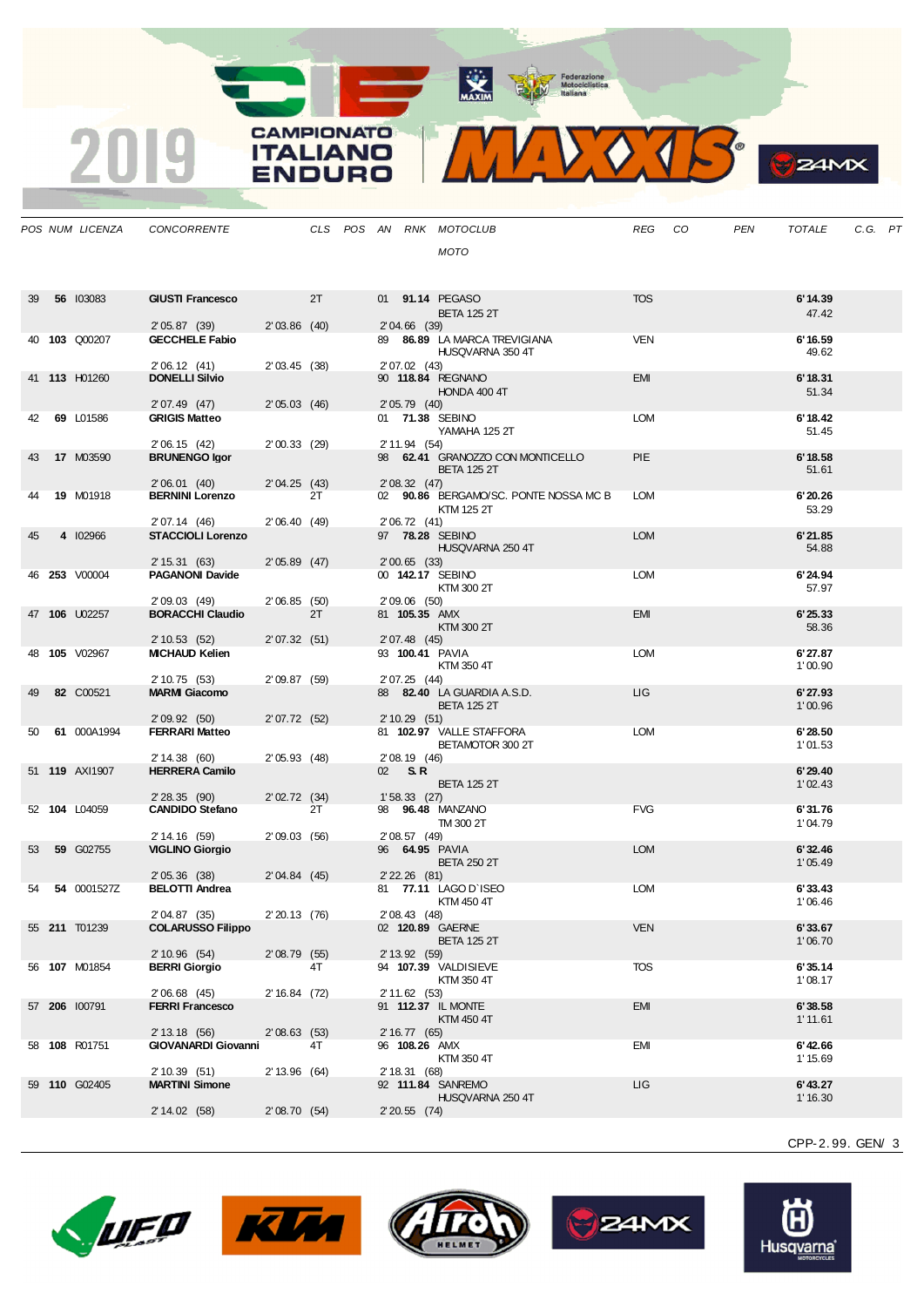MAXIM BOOR Motociclistica

**CAMPIONATO** 

**ITALIANO** ENDURO

2019



| a.<br>U.<br>uп<br>с |
|---------------------|
|                     |

|    | POS NUM LICENZA | CONCORRENTE                              |                   |    |  |                | CLS POS AN RNK MOTOCLUB                 | <b>REG</b> | CO | <b>PEN</b> | <b>TOTALE</b>       | C.G. PT |  |
|----|-----------------|------------------------------------------|-------------------|----|--|----------------|-----------------------------------------|------------|----|------------|---------------------|---------|--|
|    |                 |                                          |                   |    |  |                | <b>MOTO</b>                             |            |    |            |                     |         |  |
|    |                 |                                          |                   |    |  |                |                                         |            |    |            |                     |         |  |
|    |                 |                                          |                   |    |  |                |                                         |            |    |            |                     |         |  |
|    | 60 213 R03334   | <b>LELLI Dario</b>                       |                   |    |  |                | 82 122.59 VALLE IDICE<br>KTM 250 4T     | <b>EMI</b> |    |            | 6'44.48<br>1'17.51  |         |  |
|    |                 | 2' 17.36 (70)                            | 2'16.15(70)       |    |  | 2' 10.97 (52)  |                                         |            |    |            |                     |         |  |
|    | 61 275 U00696   | <b>MATTAROZZI Nicolo'</b>                |                   |    |  |                | 83 329.28 PEGASO<br>HUSQVARNA 300 2T    | <b>TOS</b> |    |            | 6'44.72<br>1' 17.75 |         |  |
|    |                 | 2' 15.98 (64)                            | 2'14.89(66)       |    |  | 2' 13.85 (58)  |                                         |            |    |            |                     |         |  |
|    | 62 112 M01726   | <b>FERRARI Mariopaolo</b>                |                   | 4T |  |                | 70 118.53 PEGASO                        | <b>TOS</b> |    |            | 6'46.77             |         |  |
|    |                 | 2' 14.51 (62)                            | 2' 15.84 (69)     |    |  | 2' 16.42 (63)  | KTM 350 4T                              |            |    |            | 1'19.80             |         |  |
|    | 63 224 V00326   | <b>SCALIA Stefano</b>                    |                   |    |  |                | 94 129.34 SEBINO                        | <b>LOM</b> |    |            | 6'47.59             |         |  |
|    |                 | 2' 24.70 (85)                            | 2'09.28(57)       |    |  | 2' 13.61 (56)  | KTM 350 4T                              |            |    |            | 1'20.62             |         |  |
|    | 67 L03666       | <b>SERVALLI Francesco</b>                |                   | 2T |  |                | 02 97.73 SEBINO/KTM SISSI RACING        | <b>LOM</b> |    |            | 6'47.97             |         |  |
|    |                 |                                          |                   |    |  |                | KTM 125 2T                              |            |    |            | 1'21.00             |         |  |
|    | 65 212 T00924   | 2' 18.68 (73)<br><b>PIEDIMONTE Denis</b> | 2' 12.72 (62)     |    |  | 2' 16.57 (64)  | 01 122.40 ALASSIO                       | LIG        |    |            | 6'48.06             |         |  |
|    |                 |                                          |                   |    |  |                | YAMAHA 125 2T                           |            |    |            | 1'21.09             |         |  |
|    | 66 203 N02280   | 2' 18.16 (72)<br><b>VEZZANI Giovanni</b> | 2' 15.31 (68)     |    |  | 2'14.59(61)    | 02 108.77 PAVIA                         | <b>LOM</b> |    |            | 6'48.34             |         |  |
|    |                 |                                          |                   |    |  |                | YAMAHA 125 2T                           |            |    |            | 1'21.37             |         |  |
| 67 | 81 M03644       | 2' 17.28 (69)<br><b>SEGANTINI Matteo</b> | 2' 13.81 (63)     | 4T |  | 2' 17.25 (66)  | 95 104.19 CASTIGLION F.NO FABRIZIO MEO  | <b>TOS</b> |    |            | 6'48.97             |         |  |
|    |                 |                                          |                   |    |  |                | HUSQVARNA 350 4T                        |            |    |            | 1'22.00             |         |  |
|    |                 | 2' 17.13 (68)                            | 2' 10.33 (60)     |    |  | $2'21.51$ (77) |                                         |            |    |            |                     |         |  |
| 68 | 84 N02652       | <b>PAVONE Luca</b>                       |                   | 2T |  |                | 99 108.85 SANREMO<br><b>BETA 125 2T</b> | ЦG         |    |            | 6'49.69<br>1'22.72  |         |  |
|    |                 | 2' 13.95 (57)                            | $2'09.48$ (58)    |    |  | 2' 26.26 (87)  |                                         |            |    |            |                     |         |  |
| 69 | 40 0001090T     | <b>PEDERSOLI Matteo</b>                  |                   | 2T |  |                | 76 121.21 SEBINO<br><b>BETA 250 2T</b>  | <b>LOM</b> |    |            | 6'50.10<br>1'23.13  |         |  |
|    |                 | 2' 20.20 (75)                            | 2' 14.68 (65)     |    |  | 2' 15.22 (62)  |                                         |            |    |            |                     |         |  |
|    | 70 215 R03001   | <b>PAGANINI Edgardo</b>                  |                   |    |  |                | 01 126.06 PAVIA<br>KTM 125 2T           | <b>LOM</b> |    |            | 6'51.66<br>1'24.69  |         |  |
|    |                 | 2' 17.67 (71)                            | $2'20.34$ (77)    |    |  | 2' 13.65 (57)  |                                         |            |    |            |                     |         |  |
|    | 71 207 G02712   | <b>LAZZARONI Nicola</b>                  |                   |    |  |                | 90 112.73 BBM RACING<br>HONDA 400 4T    | <b>LOM</b> |    |            | 6'51.68<br>1'24.71  |         |  |
|    |                 | 2' 18.96 (74)                            | 2' 12.65 (61)     |    |  | $2'20.07$ (71) |                                         |            |    |            |                     |         |  |
|    | 72 219 101478   | <b>SONZOGNI Michele</b>                  |                   |    |  |                | 81 132.33 SEBINO                        | <b>LOM</b> |    |            | 6'52.69             |         |  |
|    |                 | 2' 16.62 (67)                            | 2' 18.82 (74)     |    |  | 2' 17.25 (66)  | HUSQVARNA 300 2T                        |            |    |            | 1'25.72             |         |  |
|    | 73 209 U01221   | <b>GARLANDA Tommaso</b>                  |                   |    |  |                | 02 118.80 VITTORIO ALFIERI              | <b>PIE</b> |    |            | 6'58.03             |         |  |
|    |                 | 2'28.87(94)                              | $2'16.66$ (71)    |    |  | 2' 12.50 (55)  | <b>BETA 125 2T</b>                      |            |    |            | 1'31.06             |         |  |
|    | 74 237 F01700   | <b>LUDI Walter</b>                       |                   |    |  |                | 85 156.87 ENDURO SANREMO                | <b>LIG</b> |    |            | 7'02.49             |         |  |
|    |                 | 2' 16.05 (65)                            | 2'26.02(89)       |    |  | 2' 20.42 (73)  | <b>BETA 300 2T</b>                      |            |    |            | 1'35.52             |         |  |
|    | 75 218 M01317   | <b>VALENTINI Cristian</b>                |                   |    |  |                | 02 132.20 CIVEZZANO                     | <b>PTR</b> |    |            | 7'03.86             |         |  |
|    |                 |                                          | 2' 18.84 (75)     |    |  | 2' 23.71 (82)  | SHERCO 125 2T                           |            |    |            | 1'36.89             |         |  |
|    | 76 228 102822   | 2' 21.31 (76)<br><b>MEDICI Marcello</b>  |                   |    |  | 93 144.51 AMX  |                                         | EMI        |    |            | 7'04.24             |         |  |
|    |                 |                                          |                   |    |  |                | KTM 450 4T                              |            |    |            | 1'37.27             |         |  |
|    | 77 230 100413   | 2' 22.97 (80)<br><b>BORDOLI Eros</b>     | $2'$ 22.44 (83)   |    |  | 2' 18.83 (70)  | 75 147.86 SEBINO                        | <b>LOM</b> |    |            | 7'05.09             |         |  |
|    |                 |                                          |                   |    |  |                | KTM 300 2T                              |            |    |            | 1'38.12             |         |  |
|    | 78 231 N00463   | 2' 21.36 (77)<br><b>VOLPI Agostino</b>   | $2'$ 22.19 $(82)$ |    |  | $2'21.54$ (78) | 76 147.89 SEBINO                        | <b>LOM</b> |    |            | 7'08.05             |         |  |
|    |                 |                                          |                   |    |  |                | HONDA 450 4T                            |            |    |            | 1' 41.08            |         |  |
| 79 | 42 M00399       | 2' 22.86 (79)<br><b>MARTINI Andrea</b>   | 2'24.79 (87)      |    |  | 2' 20.40 (72)  | 99 102.95 SANREMO                       | ЦG         |    |            | 7' 10.22            |         |  |
|    |                 |                                          |                   |    |  |                | HUSQVARNA 300 2T                        |            |    |            | 1' 43.25            |         |  |
|    | 80 210 M00814   | 2' 29.89 (99)<br>FRANZI Ivan             | 2'04.75(44)       |    |  | 2' 35.58 (103) | 94 119.63 INTIMIANO N. NOSEDA           | <b>LOM</b> |    |            | 7'11.80             |         |  |
|    |                 |                                          |                   |    |  |                | HUSQVARNA 250 4T                        |            |    |            | 1' 44.83            |         |  |
|    |                 | 2' 14.47 (61)                            | 2' 17.45 (73)     |    |  | 2' 39.88 (105) |                                         |            |    |            |                     |         |  |
|    |                 |                                          |                   |    |  |                |                                         |            |    |            |                     |         |  |











CPP-2. 99. GEN/ 4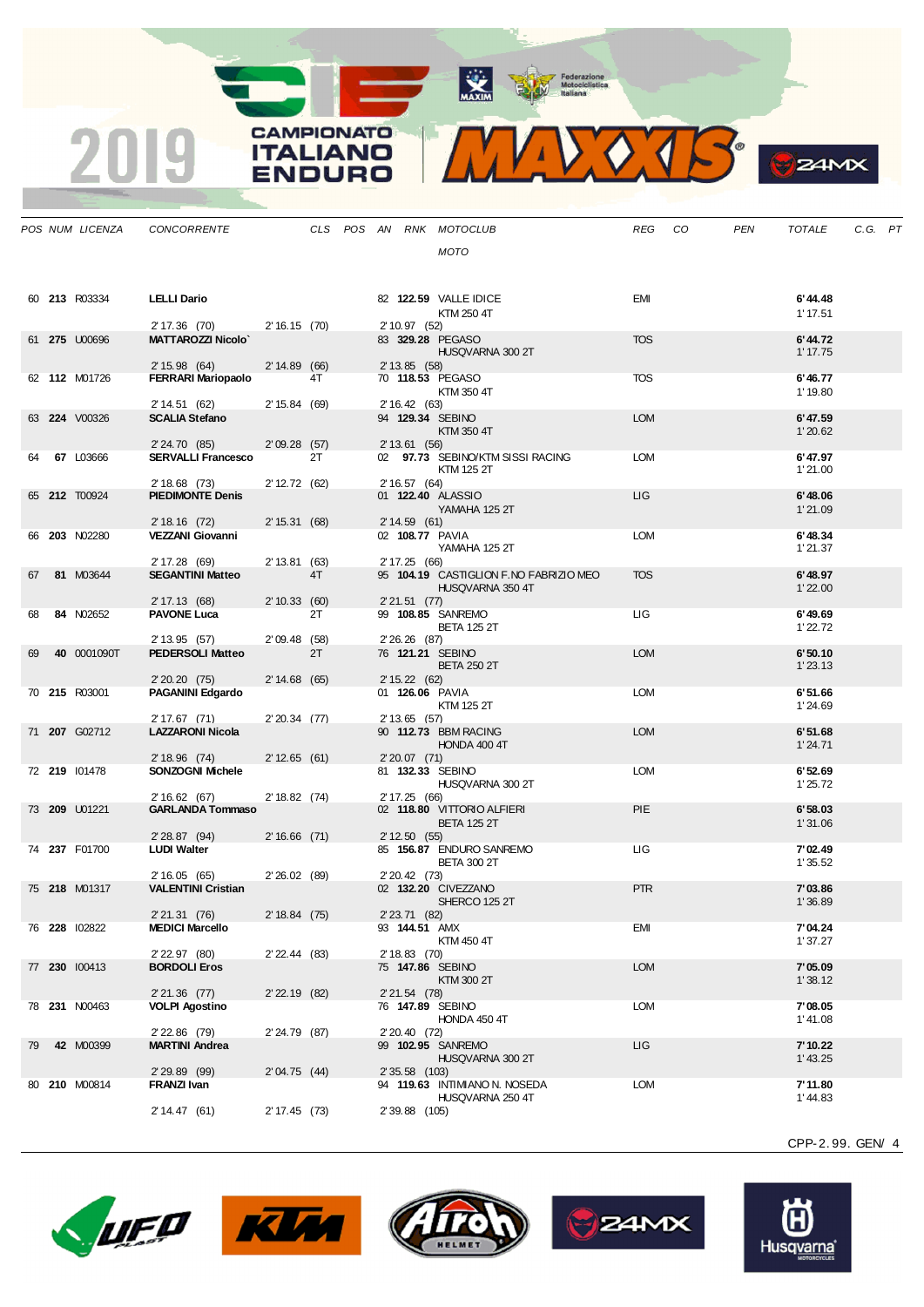MAXIM Rederazione



|    | POS NUM LICENZA       | <b>CONCORRENTE</b>                        |                |    |  |                                 | CLS POS AN RNK MOTOCLUB                                | REG        | - CO | <b>PEN</b> | <b>TOTALE</b>       | C.G. PT |  |
|----|-----------------------|-------------------------------------------|----------------|----|--|---------------------------------|--------------------------------------------------------|------------|------|------------|---------------------|---------|--|
|    |                       |                                           |                |    |  |                                 | MOTO                                                   |            |      |            |                     |         |  |
|    |                       |                                           |                |    |  |                                 |                                                        |            |      |            |                     |         |  |
|    |                       |                                           |                |    |  |                                 |                                                        | <b>LOM</b> |      |            |                     |         |  |
|    | 81 239 U03093         | <b>BERGAMELLI Mauro</b>                   |                |    |  |                                 | 73 159.25 BERGAMO<br>KTM 250 4T                        |            |      |            | 7'11.99<br>1'45.02  |         |  |
|    |                       | 2' 22.82 (78)                             | 2'28.23(95)    |    |  | 2' 20.94 (76)                   |                                                        |            |      |            |                     |         |  |
|    | 82 216 T05159         | <b>GRANATI Matteo</b>                     |                |    |  |                                 | 02 128.69 INOSSIDABILI TERNI<br><b>BETA 125 2T</b>     | <b>UMB</b> |      |            | 7' 14.64<br>1'47.67 |         |  |
|    |                       | 2' 26.38 (89)                             | 2'27.41(94)    |    |  | $2'20.85$ (75)                  |                                                        |            |      |            |                     |         |  |
|    | 83 225 U00797         | <b>MONACO Ermanno</b>                     |                |    |  |                                 | 79 138.11 VALLE IDICE                                  | <b>EMI</b> |      |            | 7' 19.52            |         |  |
|    |                       | 2' 25.21 (87)                             | $2'27.22$ (93) |    |  | 2' 27.09 (89)                   | HUSQVARNA 350 4T                                       |            |      |            | 1'52.55             |         |  |
| 84 | <b>74 L01587</b>      | <b>GRIGIS Thomas</b>                      |                |    |  |                                 | 01 83.25 SEBINO                                        | <b>LOM</b> |      |            | 7' 19.81            |         |  |
|    |                       |                                           |                |    |  |                                 | YAMAHA 125 2T                                          |            |      |            | 1'52.84             |         |  |
|    | 85 238 M00945         | 2' 11.28 (55)<br><b>NASSETTI Claudio</b>  | 2' 14.90 (67)  |    |  | 2' 53.63 (114)<br>93 159.25 AMX |                                                        | <b>EMI</b> |      |            | 7'20.08             |         |  |
|    |                       |                                           |                |    |  |                                 | HUSQVARNA 125 2T                                       |            |      |            | 1'53.11             |         |  |
|    | 86 221 S01080         | 2'28.58(93)<br><b>MAGONI Robert</b>       | 2'29.34(96)    |    |  | 2' 22.16 (79)                   | 89 135.38 BERGAMO/SC. PONTE NOSSA MC B                 | LOM        |      |            | 7'20.59             |         |  |
|    |                       |                                           |                |    |  |                                 | KTM 350 4T                                             |            |      |            | 1'53.62             |         |  |
|    | 87 111 S01428         | 2' 28.98 (95)<br><b>BETTINI Marco</b>     | $2'29.36$ (97) | 2T |  | 2' 22.25 (80)                   | 72 113.52 ALTA VALLE RENO                              | <b>EMI</b> |      |            | 7'21.49             |         |  |
|    |                       |                                           |                |    |  |                                 | KTM 300 2T                                             |            |      |            | 1'54.52             |         |  |
|    |                       | 2' 23.53 (82)                             | 2'39.42 (110)  |    |  | 2' 18.54 (69)                   |                                                        |            |      |            |                     |         |  |
|    | 88 247 P01763         | <b>MELI Antonello</b>                     |                |    |  |                                 | 76 166.69 VITTORIO ALFIERI<br><b>BETA 300 2T</b>       | PIE        |      |            | 7'23.45<br>1'56.48  |         |  |
|    |                       | 2' 24.98 (86)                             | 2'33.10(101)   |    |  | 2' 25.37 (85)                   |                                                        |            |      |            |                     |         |  |
|    | 89 256 R00871         | <b>BIANCHI Luca</b>                       |                |    |  |                                 | 98 201.13 GIALLO 23 YOUNG<br>TM 300 2T                 | <b>LOM</b> |      |            | 7'24.34<br>1'57.37  |         |  |
|    |                       | 2' 26.15 (88)                             | $2'29.62$ (99) |    |  | 2' 28.57 (92)                   |                                                        |            |      |            |                     |         |  |
|    | 90 259 S02547         | <b>BELOMETTI Matteo</b>                   |                |    |  |                                 | 94 210.69 LAGO D'ISEO                                  | <b>LOM</b> |      |            | 7'25.31             |         |  |
|    |                       | 2' 28.42 (91)                             | $2'25.59$ (88) |    |  | 2' 31.30 (94)                   | KTM 250 2T                                             |            |      |            | 1'58.34             |         |  |
|    | 91 233 L00266         | <b>FERRARI Edoardo</b>                    |                |    |  |                                 | 66 154.19 RS 77                                        | <b>LOM</b> |      |            | 7'27.08             |         |  |
|    |                       | 2'29.18(96)                               | 2'26.56(90)    |    |  | 2'31.34(95)                     | <b>BETA 300 2T</b>                                     |            |      |            | 2'00.11             |         |  |
|    | 92 214 R00565         | <b>MARENZI Sebastiano</b>                 |                |    |  |                                 | 98 125.19 LAGO D'ISEO                                  | <b>LOM</b> |      |            | 7'27.16             |         |  |
|    |                       | 2' 36.40 (108)                            | $2'20.94$ (80) |    |  | 2' 29.82 (93)                   | KTM 250 4T                                             |            |      |            | 2'00.19             |         |  |
|    | 93 118 S00902         | <b>GELSOMINI Cristian</b>                 |                | 4T |  |                                 | 70 179.50 ALTA VALLE RENO                              | <b>EMI</b> |      |            | 7'28.26             |         |  |
|    |                       |                                           |                |    |  |                                 | KTM 250 4T                                             |            |      |            | 2'01.29             |         |  |
|    | 94 227 L01632         | 2' 34.63 (105)<br><b>SAPORITI Elia</b>    | $2'26.61$ (91) |    |  | 2' 27.02 (88)                   | 01 142.55 PAVIA                                        | LOM        |      |            | 7'31.07             |         |  |
|    |                       |                                           |                |    |  |                                 | SHERCO 125 2T                                          |            |      |            | 2'04.10             |         |  |
|    | 95 229 G01181         | 2' 30.83 (100)<br><b>COMETTA Emanuele</b> | 2'26.75(92)    |    |  | 2' 33.49 (97)                   | 91 146.94 CEVA                                         | <b>PIE</b> |      |            | 7'32.39             |         |  |
|    |                       |                                           |                |    |  |                                 | <b>HONDA 250 4T</b>                                    |            |      |            | 2'05.42             |         |  |
|    |                       | 2' 23.29 (81)                             | 2' 43.30 (113) |    |  | 2' 25.80 (86)                   |                                                        |            |      |            |                     |         |  |
|    | 96 223 N01025         | <b>CAMPAGNOLO Elia</b>                    |                |    |  |                                 | 94 136.53 RS 77<br><b>HONDA 250 4T</b>                 | <b>LOM</b> |      |            | 7'34.05<br>2'07.08  |         |  |
|    |                       | 2' 29.34 (97)                             | 2' 22.58 (84)  |    |  | 2' 42.13 (108)                  |                                                        |            |      |            |                     |         |  |
|    | 97 217 Q03175         | <b>POLONI Federico</b>                    |                |    |  |                                 | 99 129.15 BERGAMO/SCUDERIA CASAZZA<br>HUSQVARNA 250 4T | <b>LOM</b> |      |            | 7'34.49<br>2'07.52  |         |  |
|    |                       | 2' 48.07 (119)                            | $2'21.06$ (81) |    |  | $2' 25.36$ (84)                 |                                                        |            |      |            |                     |         |  |
|    | 98 <b>244 U00256</b>  | <b>BALDUZZI Ivan</b>                      |                |    |  |                                 | 94 162.63 BERGAMO/SC. PONTE NOSSA MC B<br>KTM 125 2T   | LOM        |      |            | 7'37.16<br>2' 10.19 |         |  |
|    |                       | 2' 33.35 (104)                            | 2' 29.92 (100) |    |  | 2' 33.89 (99)                   |                                                        |            |      |            |                     |         |  |
|    | 99 222 T05555         | <b>MAGRI Federico</b>                     |                |    |  |                                 | 02 135.51 COSTA VOLPINO                                | <b>LOM</b> |      |            | 7'37.86             |         |  |
|    |                       | 2' 32.69 (103)                            | 2'20.93(79)    |    |  | 2' 44.24 (109)                  | KTM 125 2T                                             |            |      |            | 2' 10.89            |         |  |
|    | 100 <b>267</b> T02318 | <b>GASPARRI Tommaso</b>                   |                |    |  |                                 | 99 235.13 ISOLA D`ELBA                                 | <b>TOS</b> |      |            | 7'38.86             |         |  |
|    |                       | 2' 41.72 (116)                            | 2'29.40(98)    |    |  | 2' 27.74 (90)                   | HUSQVARNA 250 4T                                       |            |      |            | 2' 11.89            |         |  |
|    | 101 245 F00613        | <b>GHIDINI Paolo</b>                      |                |    |  |                                 | 92 163.20 GIALLO 23 YOUNG                              | <b>LOM</b> |      |            | 7'41.19             |         |  |
|    |                       |                                           |                |    |  |                                 | KTM 250 4T                                             |            |      |            | 2' 14.22            |         |  |
|    |                       | 2' 52.90 (120)                            | 2'24.44(86)    |    |  | $2'$ 23.85 (83)                 |                                                        |            |      |            |                     |         |  |

CPP-2. 99. GEN/ 5

 $24MX$ 





**CAMPIONATO** 

**ITALIANO** 

**ENDURO** 

2019





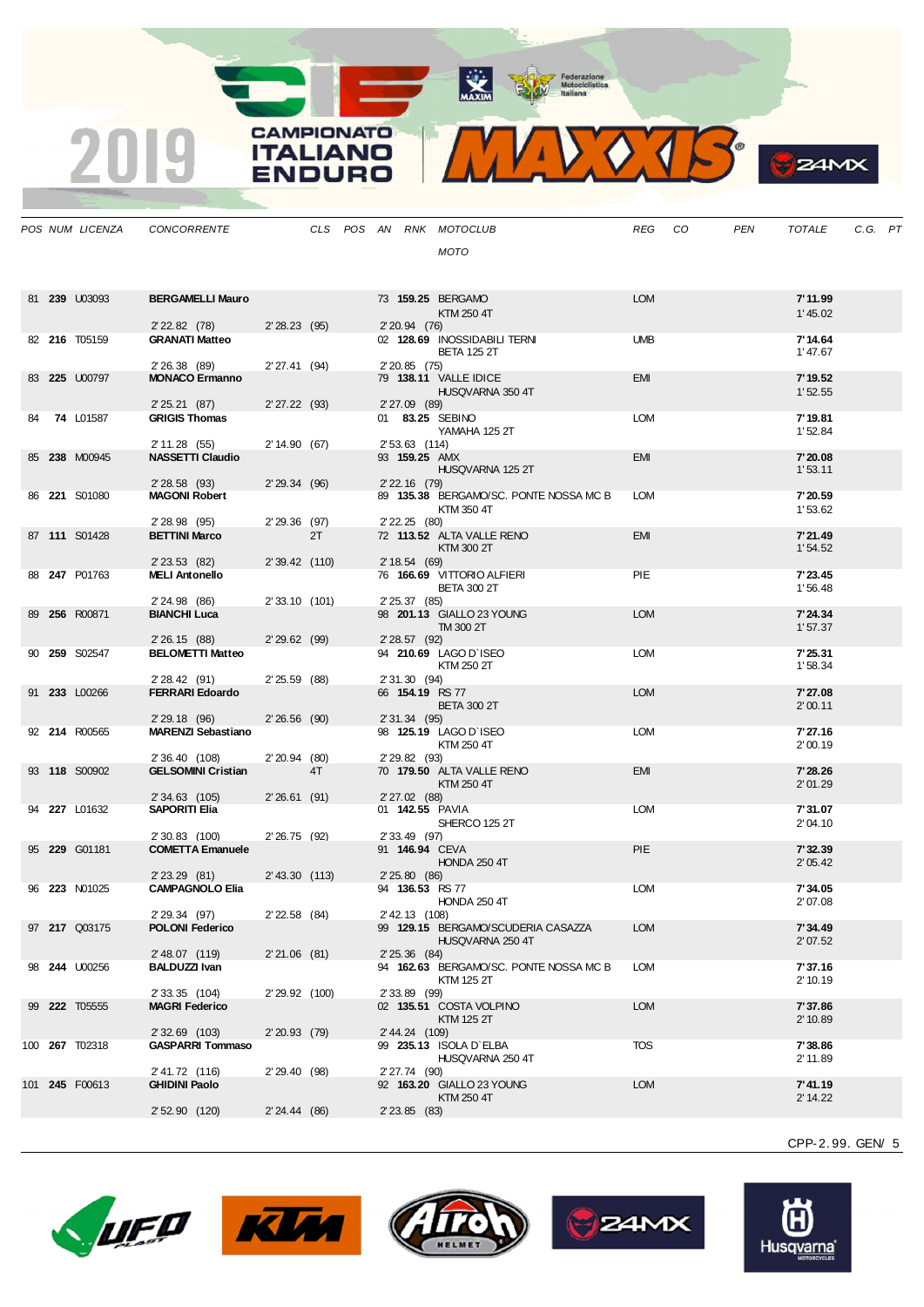MAXIM BOOR Motociclistica

**CAMPIONATO** 

**ITALIANO** ENDURO

2019



| Æ |
|---|
|   |

|  | POS NUM LICENZA       | <b>CONCORRENTE</b>                      |                 |  |                 | CLS POS AN RNK MOTOCLUB                              | <b>REG</b> | CO | <b>PEN</b> | <b>TOTALE</b>         | C.G. PT |  |
|--|-----------------------|-----------------------------------------|-----------------|--|-----------------|------------------------------------------------------|------------|----|------------|-----------------------|---------|--|
|  |                       |                                         |                 |  |                 | <b>MOTO</b>                                          |            |    |            |                       |         |  |
|  |                       |                                         |                 |  |                 |                                                      |            |    |            |                       |         |  |
|  | 102 251 T00897        | <b>BALLARDINI Diego</b>                 |                 |  |                 | 93 184,50 SEBINO                                     | LOM        |    |            | 7'45.77               |         |  |
|  |                       |                                         |                 |  |                 | KTM 250 4T                                           |            |    |            | 2' 18.80              |         |  |
|  | 103 242 Q01057        | 2' 35.45 (107)<br><b>CORRADO Andrea</b> | 2' 34.88 (103)  |  | 2' 35.44 (102)  | 87 161.00 TRIESTE                                    | <b>FVG</b> |    |            | 7'46.69               |         |  |
|  |                       | 2' 35.38 (106)                          | 2' 37.20 (109)  |  | 2' 34.11 (100)  | SHERCO 250 2T                                        |            |    |            | 2' 19.72              |         |  |
|  | 104 250 Q00560        | <b>XAUSA Antonio</b>                    |                 |  |                 | 62 180.80 LA MARCA TREVIGIANA                        | <b>VEN</b> |    |            | 7'48.49               |         |  |
|  |                       | 2' 31.84 (102)                          | 2'35.11(104)    |  | 2' 41.54 (106)  | KTM 250 2T                                           |            |    |            | 2'21.52               |         |  |
|  | 105 263 R01572        | <b>TRIVELLA Cristian</b>                |                 |  |                 | 83 221.09 ENDURO SANREMO                             | ЦG         |    |            | 7'51.21               |         |  |
|  |                       | 2' 38.64 (110)                          | $2'35.61$ (105) |  | 2' 36.96 (104)  | <b>BETA 250 2T</b>                                   |            |    |            | 2' 24.24              |         |  |
|  | 106 254 0001399Y      | <b>BACCI Gabriele</b>                   |                 |  |                 | 82 187.99 COSTA ETRUSCA                              | <b>TOS</b> |    |            | 7'56.09               |         |  |
|  |                       | 2' 24.23 (84)                           | 2'24.03(85)     |  | $3'07.83$ (118) | HUSQVARNA 300 2T                                     |            |    |            | 2' 29.12              |         |  |
|  | 107 257 G02480        | <b>GODINO Fabrizio</b>                  |                 |  |                 | 72 202.80 ALASSIO                                    | LIG        |    |            | 7'58.24               |         |  |
|  |                       | 2' 41.02 (114)                          | 2' 44.00 (115)  |  | 2' 33.22 (96)   | KTM 300 2T                                           |            |    |            | 2'31.27               |         |  |
|  | 108 264 S05578        | <b>SEGALLA Giacomo</b>                  |                 |  |                 | 98 225.02 LA MARCA TREVIGIANA<br>KTM 350 4T          | <b>VEN</b> |    |            | 8'01.06<br>2' 34.09   |         |  |
|  |                       | 2' 37.48 (109)                          | 2' 41.56 (111)  |  | 2' 42.02 (107)  |                                                      |            |    |            |                       |         |  |
|  | 109 265 S01078        | <b>CONSOLINI Roberto</b>                |                 |  |                 | 72 230.88 SCUDERIA DOLOMITI<br>FANTIC MOTOR 300 2T   | <b>PBZ</b> |    |            | 8'03.80<br>2'36.83    |         |  |
|  |                       | 2' 39.24 (111)                          | $2'36.05$ (107) |  | 2' 48.51 (112)  |                                                      |            |    |            |                       |         |  |
|  | 110 243 T02598        | <b>AZZOLA Roberto</b>                   |                 |  |                 | 70 161.57 BERGAMO<br>KTM 250 4T                      | <b>LOM</b> |    |            | 8'07.77<br>2' 40.80   |         |  |
|  |                       | 2'31.09 (101)                           | 3'02.39 (121)   |  | 2' 34.29 (101)  |                                                      |            |    |            |                       |         |  |
|  | 111 258 0002411E      | <b>MARINI Alessandro</b>                |                 |  |                 | 57 205.58 VALDIBURE PISTOIESE<br>KTM 300 2T          | <b>TOS</b> |    |            | 8'16.52<br>$2'$ 49.55 |         |  |
|  | 112 235 U04682        | 2' 45.63 (117)<br><b>LANZA Nicola</b>   | 2' 43.28 (112)  |  | 2' 47.61 (111)  | 92 156.45 SEBINO                                     | <b>LOM</b> |    |            | 8'17.99               |         |  |
|  |                       |                                         |                 |  |                 | <b>BETA 300 2T</b>                                   |            |    |            | 2' 51.02              |         |  |
|  | 113 270 P01986        | 2' 58.37 (122)<br>RAIMONDO Gerardo      | 2'51.67 (118)   |  | 2' 27.95 (91)   | 91 271.02 VALDISIEVE                                 | <b>TOS</b> |    |            | 8'18.40               |         |  |
|  |                       |                                         |                 |  |                 | TM 125 2T                                            |            |    |            | 2' 51.43              |         |  |
|  | 114 <b>241</b> T00293 | 2' 47.11 (118)<br>PILLI Sergio          | 2'46.73 (116)   |  | 2' 44.56 (110)  | 01 160.58 AMX                                        | <b>EMI</b> |    |            | 8'32.67               |         |  |
|  |                       | 2' 29.44 (98)                           | 2'20.80(78)     |  | 3' 42.43 (124)  | KTM 125 2T                                           |            |    |            | 3'05.70               |         |  |
|  | 115 261 G12257        | <b>CONSONNI Daniele</b>                 |                 |  |                 | 84 212.61 BBM RACING                                 | <b>LOM</b> |    |            | 8'44.44               |         |  |
|  |                       | $3'36.52$ (128)                         | 2' 34.41 (102)  |  | 2' 33.51 (98)   | HONDA 300 4T                                         |            |    |            | 3' 17.47              |         |  |
|  | 116 249 U00811        | <b>DE MARZI Cirillo</b>                 |                 |  |                 | 78 179.50 TARO-TARO-TARO                             | <b>EMI</b> |    |            | 8'45.07               |         |  |
|  |                       | $3'04.65$ (123)                         | 2' 43.89 (114)  |  | 2' 56.53 (116)  | TM 300 2T                                            |            |    |            | 3' 18.10              |         |  |
|  | 117 252 M01511        | <b>PASCALE Silvio</b>                   |                 |  |                 | 93 185.84 TIGULLIO MOTOR CLUB                        | ЦG         |    |            | 8'46.64               |         |  |
|  |                       | 3' 18.10 (126)                          | 2' 35.84 (106)  |  | 2' 52.70 (113)  | <b>BETA 350 4T</b>                                   |            |    |            | 3' 19.67              |         |  |
|  | 118 269 104195        | <b>INCERTI Simone</b>                   |                 |  |                 | 96 244.54 REGNANO<br>KTM 250 4T                      | <b>EMI</b> |    |            | 8'51.64<br>3'24.67    |         |  |
|  |                       | 2'39.63 (112)                           | 2' 37.10 (108)  |  | 3'34.91 (123)   |                                                      |            |    |            |                       |         |  |
|  | 119 272 T01665        | <b>BACCHETTI Nicola</b>                 |                 |  |                 | 95 283.87 ALTA VALLE RENO<br><b>BETA 300 2T</b>      | <b>EMI</b> |    |            | 9'09.62<br>3' 42.65   |         |  |
|  |                       | 3'07.09 (124)                           | $2'57.36$ (119) |  | 3'05.17(117)    |                                                      |            |    |            |                       |         |  |
|  | 120 255 102107        | PERSIANI Gianni                         |                 |  |                 | 63 191.37 ALTA VALLE RENO<br>KTM 250 4T              | EMI        |    |            | 9'12.05<br>3' 45.08   |         |  |
|  |                       | 2' 40.43 (113)<br>ROSSI Jacopo          | 3'35.50(123)    |  | 2' 56.12 (115)  |                                                      |            |    |            |                       |         |  |
|  | 121 236 Q02011        |                                         |                 |  |                 | 98 156.47 BERGAMO/SCUDERIA CASAZZA<br>GAS GAS 250 2T | <b>LOM</b> |    |            | 9'35.39<br>4' 08.42   |         |  |
|  | 122 232 N01168        | 2' 41.29 (115)<br>ZORLONI Alberto       | 2' 49.02 (117)  |  | 4' 05.08 (125)  | 77 149.27 SEBINO                                     | LOM        |    |            | 9'35.65               |         |  |
|  |                       |                                         |                 |  |                 | YAMAHA 250 4T                                        |            |    |            | 4'08.68               |         |  |
|  |                       | 2' 58.21 (121)                          | 3'29.20 (122)   |  | 3' 08.24 (119)  |                                                      |            |    |            |                       |         |  |